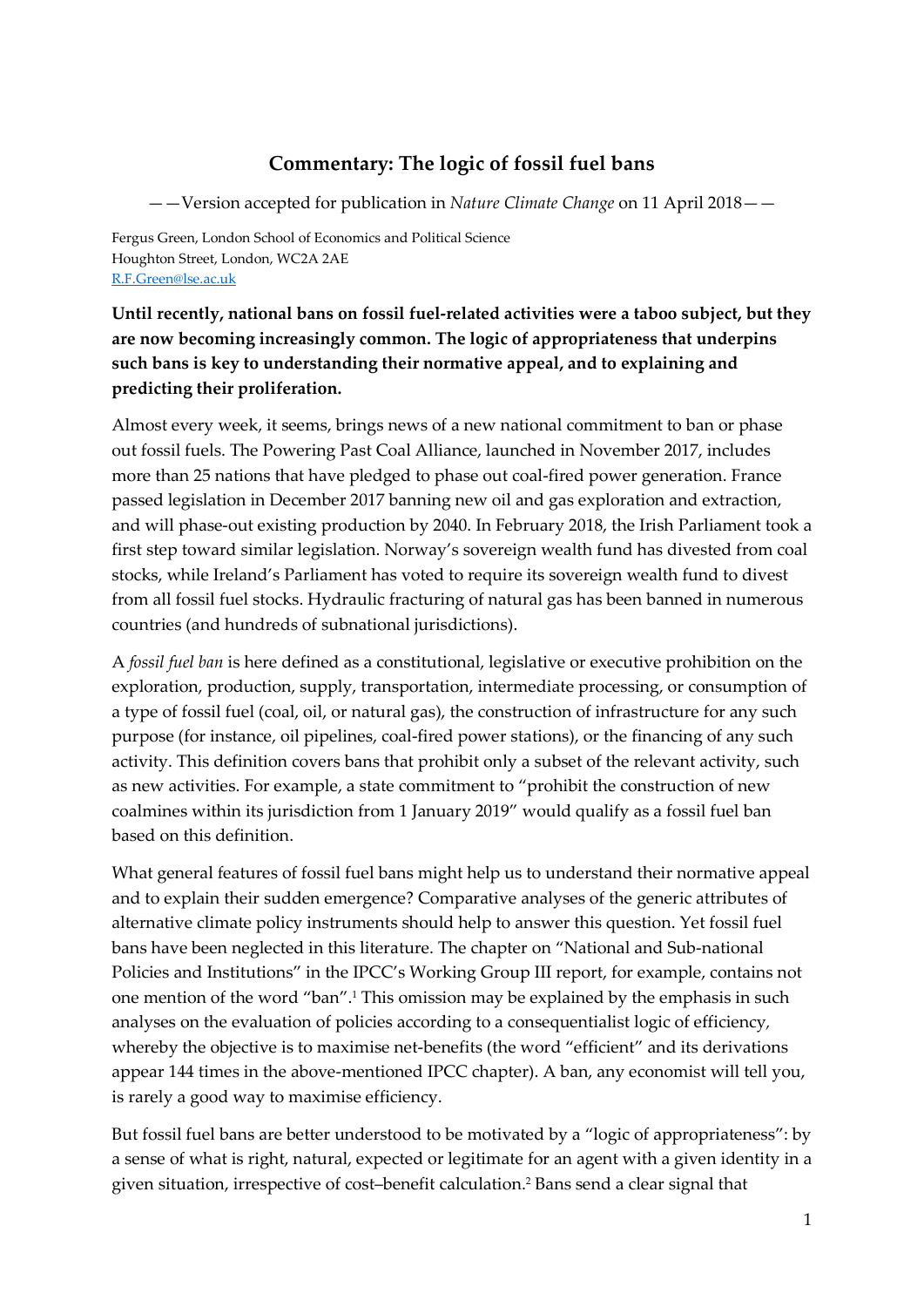practices of large-scale fossil fuel exploitation are categorically wrong, and implicitly cast aspersions on the moral character of actors who engage in such practices.<sup>3</sup> This logic resonates with the claims of electorally-significant, anti-fossil fuel social movements, and facilitates the diffusion of global moral norms proscribing the banned activities, both of which increase the likelihood of new bans being enacted.

## Political feasibility and the role of mobilisation

A logic of appropriateness links fossil fuel bans with the motivations of mobilised, anti-fossil fuel activists.

Historically, a major barrier to the enactment of climate policies such as carbon pricing has been the dearth of electorally-significant social movements that have arisen to champion them.<sup>4</sup> While concern about climate change and general support for climate policies are widespread, this concern/support is typically shallow; relatively few people prioritise such policies, let alone take to the streets to demand them.<sup>4,5</sup> Such policies have instead been championed by professional environmental non-government organisations that are conversant in the logic of efficiency that dominates elite climate policy discourse.<sup>6</sup> But these groups rarely have sufficient political power to achieve the institutionalisation of their policy preferences.<sup>6</sup>

In part because of these challenges, environmental activists have shifted their focus in recent years to target fossil fuel projects and companies directly.<sup>4,6</sup> Such campaigns tap into the multiplicity of grievances typically associated with fossil fuel activities and companies, which can range from local health, environmental and land rights impacts to corporategovernment corruption, in addition to climate change itself.<sup>6,7</sup> Accordingly, campaigners have been able to frame their targets in terms of a logic of appropriateness, which has provided a resonant foundation for political mobilisation.<sup>7</sup> Policy demands to ban fossil fuel activities are a logical expression of activism motivated by such a logic. The harmony of interests among actors opposed to one or more of these adverse impacts, meanwhile, facilitates the building of strong, electorally-significant alliances, which increase the likelihood of such policies being adopted.<sup>6,7</sup>

Many bans on hydraulic fracturing for natural gas, for example, can be attributed to the electoral incentives that these kinds of campaigns have influenced.<sup>6</sup>

## Conduciveness to policy diffusion and the role of norms

The logic of appropriateness that underpins fossil fuel bans also facilitates their diffusion across jurisdictions. State fossil fuel bans signal to a global audience the wrongness of the banned activity. Accordingly, each new ban helps to redefine morally appropriate behaviour for states, and thus helps to build a global "anti-fossil fuel norm" proscribing the banned activity.<sup>7</sup> As the number of states banning an activity rises, the social costs of non-conformity (for instance, a tarnished international reputation) increase,<sup>7</sup> making it more likely, all else being equal, that other states will adopt a similar ban.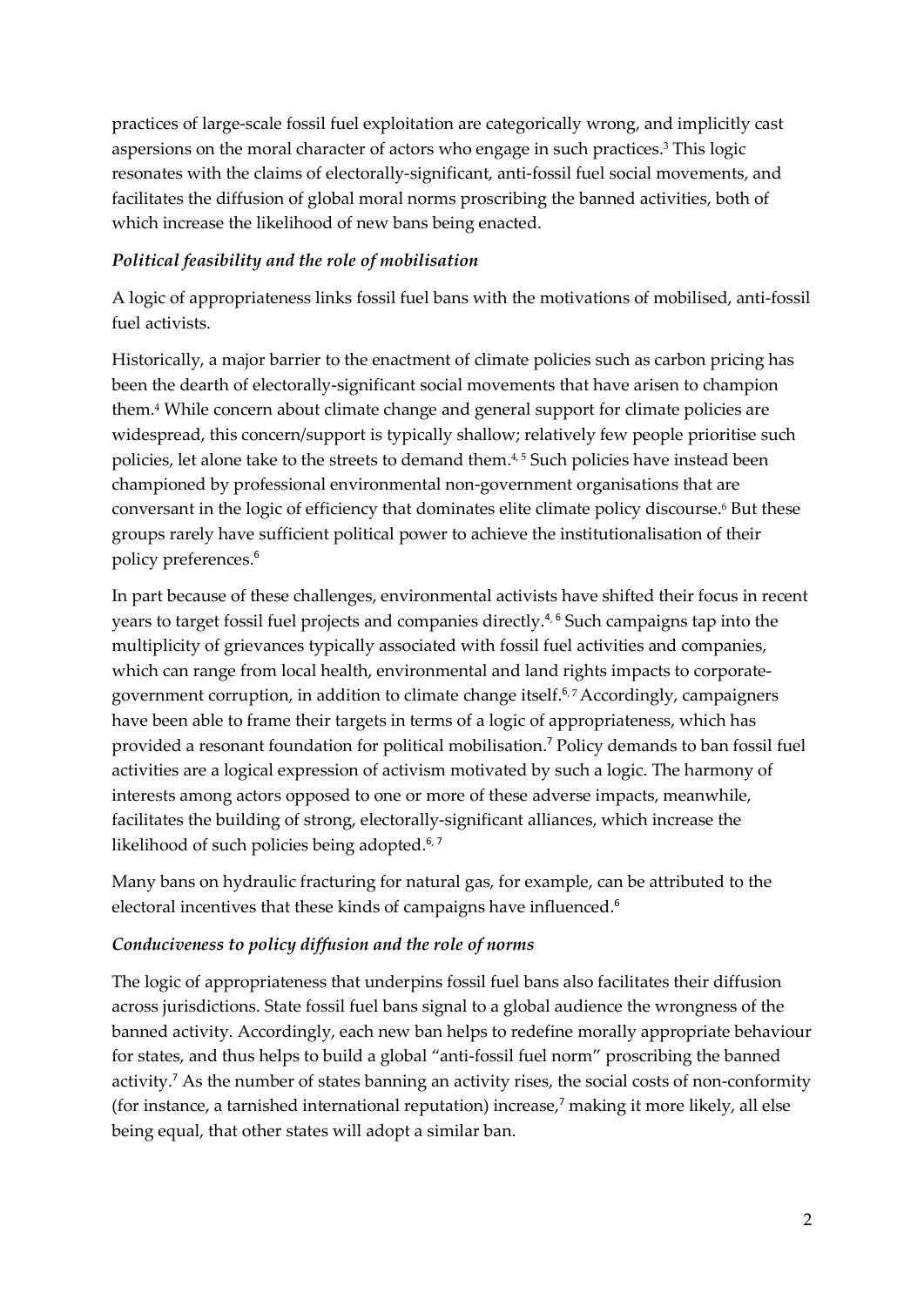Of course, all else is not equal. Notably, unilateral fossil fuel bans carry a risk of production/consumption "leakage", which incentivises other countries not to introduce an equivalent ban. But all unilateral climate policies entail an economic risk of leakage, which is why the potential of a policy to impose countervailing social costs on other states is so significant.<sup>8</sup> This provides a reason to favour fossil fuel bans over climate policies that are based on a logic of efficiency, like carbon pricing: the latter are silent as to the inherent moral quality of fossil fuel activities, $3$  so their enactment in one jurisdiction is less able to shape conceptions of morally appropriate behaviour elsewhere; they risk leaking economic benefits to non-conforming states without imposing significant social costs on those states.

Understanding the interactions between states' social identities (affected by logics of appropriateness) and their incentives (the combination of social and economic costs and benefits) is crucial to explaining and predicting the diffusion of fossil fuel bans. Theory on anti-fossil fuel norms predicts that states identifying as "progressive" or "climate leaders" will be early adopters of fossil fuel bans that entail relatively low economic costs.<sup>7</sup> Such bans reinforce those states' identities while modelling appropriate behaviour for other states at little economic cost. This is a plausible explanation of France's oil and gas supply ban and the UK's plan to phase out coal-fired power generation by 2025.

## From transnational diffusion to international cooperation

Early adopters of fossil fuel bans will rarely be content, however, to rely only on leadership by example. Rather, the imperatives to maximise global climate mitigation and minimise the risk of carbon "leakage" incentivise them to actively socialise other states to adopt similar bans, using tactics of persuasion and international institution-building.

Fossil fuel bans have a structural feature that makes them an especially suitable subject of institutionalised international cooperation: transparency. The infrastructure necessary for fossil fuel projects is readily observable on the ground and via satellite. This makes it relatively easy for third parties (civil society actors and other states) to monitor and verify states' compliance with their commitments to implement fossil fuel bans.<sup>9</sup> Consequently, there is little need for champions of such bans to insist on internationally "legally binding" commitments, cumbersome monitoring, reporting and verification systems, or coercive enforcement mechanisms. Rather, they can socialise their peers by establishing non-binding, political forums with minimal institutional architecture at relatively low cost.

Recent commitments to phase out coal-fired power generation provide an instructive example of this potential to institutionalise international cooperation on fossil fuel bans. The British and Canadian governments not only led by example with their own commitments to phase-out coal-fired power generation. They also established a new organisational platform, the Powering Past Coal Alliance, and launched it with much fanfare at COP23, to encourage participation and facilitate the diffusion of phase-out policies.<sup>7</sup> Membership of the Alliance requires states to make (non-binding) public declarations that they will refrain from building new, unabated coal-fired power stations and will phase out existing ones. There is no institutional mechanism to enforce compliance, but this is not necessary: it is difficult to